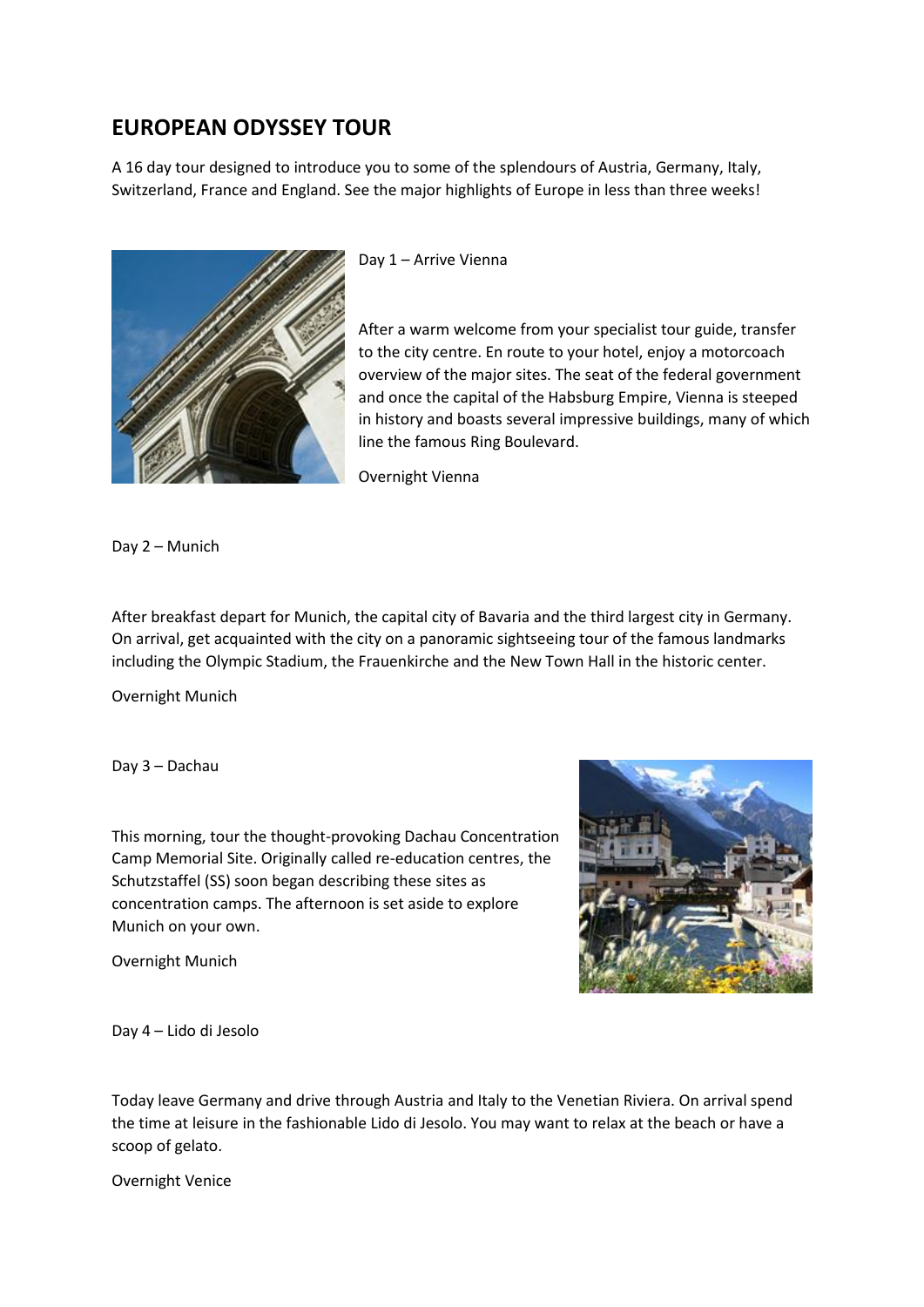

Day 5 – Venice

In the morning, follow your local guide for a guided tour of Venice. See notable landmarks like St Mark Basilica, the Doges Palace and the Bridge of Sighs. This afternoon enjoy free time to explore all the treasures Venice can offer. Afterwards return to Mainland by Vaporetto.

Overnight Venice

Day 6 – Rome

Today, depart for Rome, the capital of the Roman Empire, the most powerful, largest and longest lasting empire of classical Western civilization. It is hard to say what you'll find most breathtaking about the Eternal City – the arrogant opulence of the Vatican, the timelessness of the Forum or the gory resonance of the Coliseum!

Overnight Rome

Day 7 – Rome

After breakfast enjoy a walking tour of timeless Vatican including admissions to the Vatican Museum and the Sistine Chapel. Following lunch, tour classical Rome and see the major sights of the ancient city.

Overnight Rome

Day 8 – Assisi and Florence

Leave Rome and head for Florence, in Tuscany. En route make a stop in Assisi to admire the Basilica of San Francisco d'Assisi, listed as a World Heritage Site. Afterwards continue to Florence, one of the most enticing cities in Italy.

Overnight Florence



Day 9 – Florence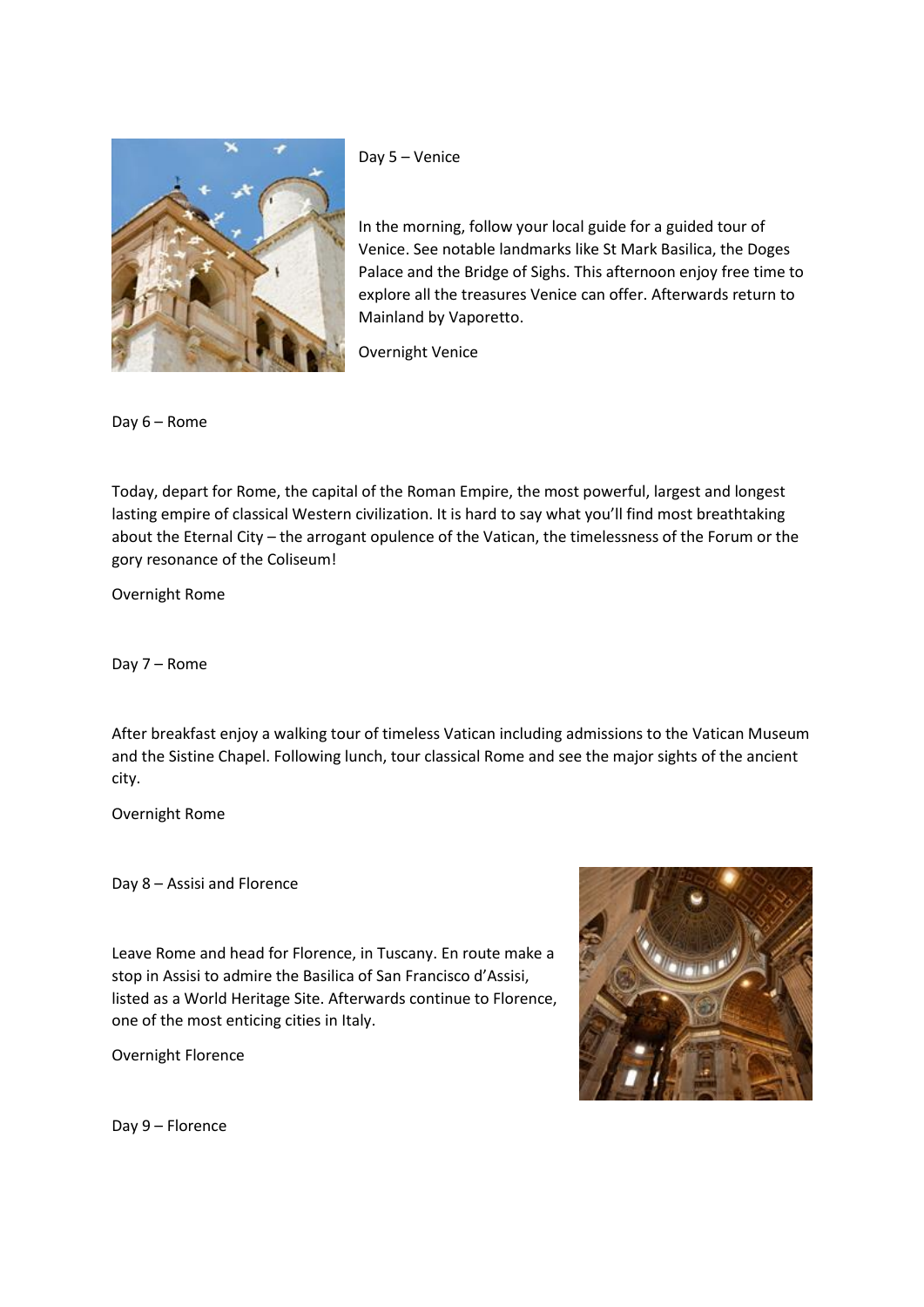Begin with your day with a walking sightseeing tour of Florence with admission to the world-famous Galleria dell'Accademia which houses Michelangelo's David. This afternoon, visit the Uffizi, one of the oldest and most renowned art museums in the world.

Overnight Florence

Day 10 – Chamonix

Today leave Florence and head for the city of Chamonix in the French Alps. Chamonix offers a wonderful taste of Alpine life, boasting glaciers, snowfields and rocky crags. On arrival, enjoy some time at leisure to explore the town.

Overnight Chamonix

Day 11 – Chamonix

In the morning, enjoy a ride on the highest cable car in the world to the Aiguille du Midi! In the afternoon you may want to sample any of the multitude sport activities Chamonix has to offer. After a traditional dinner, depart for you overnight coach journey to Paris.

Day 12 – Paris

On arrival into Paris and after a traditional French breakfast, follow your local guide for a morning sightseeing tour of the French capital. See the major sites like the Eiffel Tower, the Arc de Triomphe, the Champs Elysees and Notre Dame. This afternoon, explore the Louvre with a unique Treasure Hunt! The rest of the day is at leisure for last-minute shopping in Paris.

Overnight Paris



Day 13 – Disneyland Paris

Today, enjoy a full day excursion to Disneyland Paris, the second Disney resort to open outside the United States following Tokyo Disney Resort. Afterwards, return to Paris for overnight.

Overnight Paris

Day 14 – Paris to London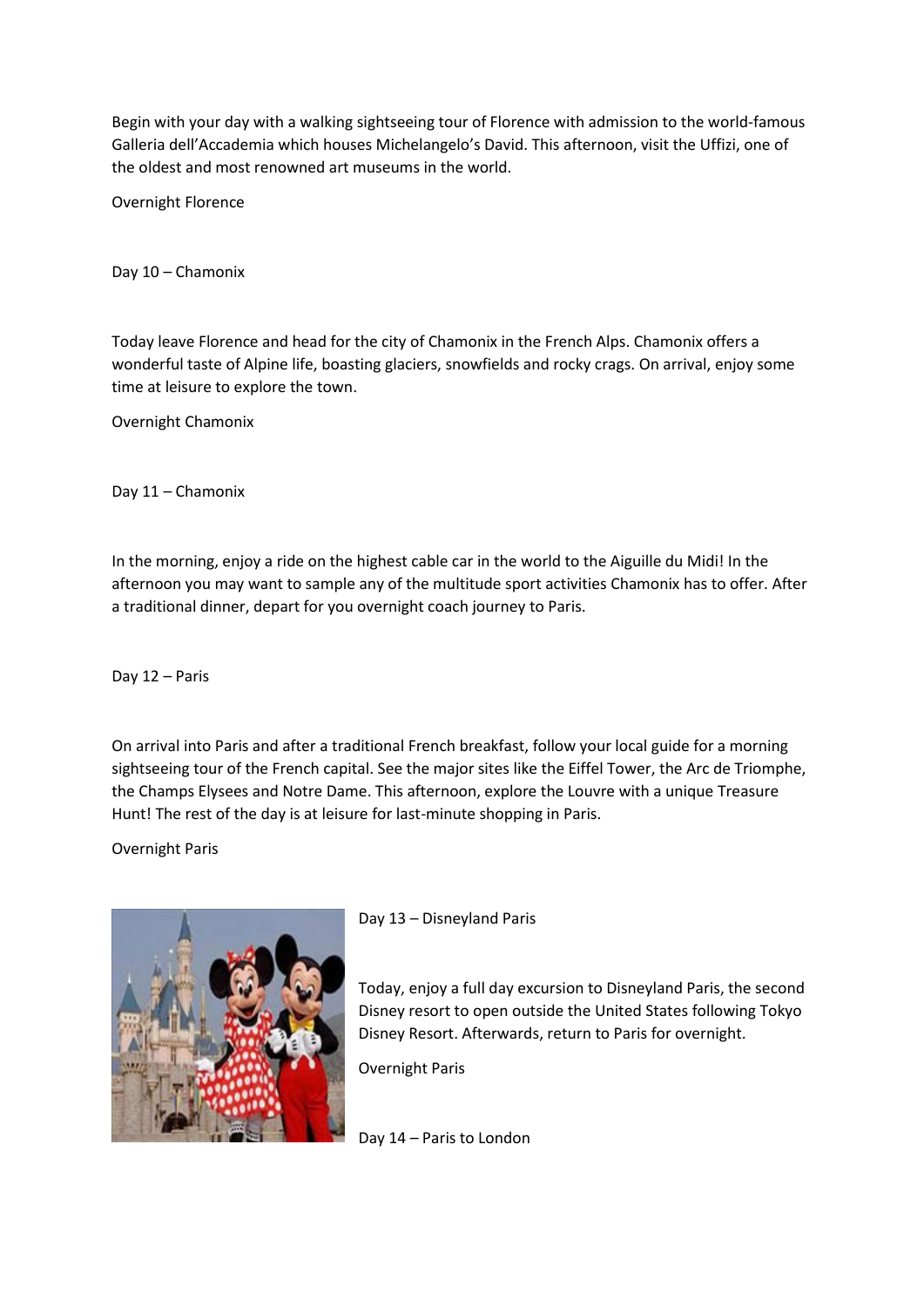Depart for London today, travelling on the Eurostar, one of the world's fastest and most advanced trains. On arrival take time out to familiarize with your surroundings.

Overnight London

Day 15 – London

After breakfast, depart for a panoramic sightseeing tour of the major sites. See Big Ben, Buckingham Palace, Trafalgar Square and then drive along the river to the Tower of London. This afternoon, discover the world's greatest collection of antiquities at the British Museum. End the trip with a traditional Fish and Chip supper!

Overnight London

Day 16 – Departure

An executive motorcoach is provided for the transfer to Heathrow airport.